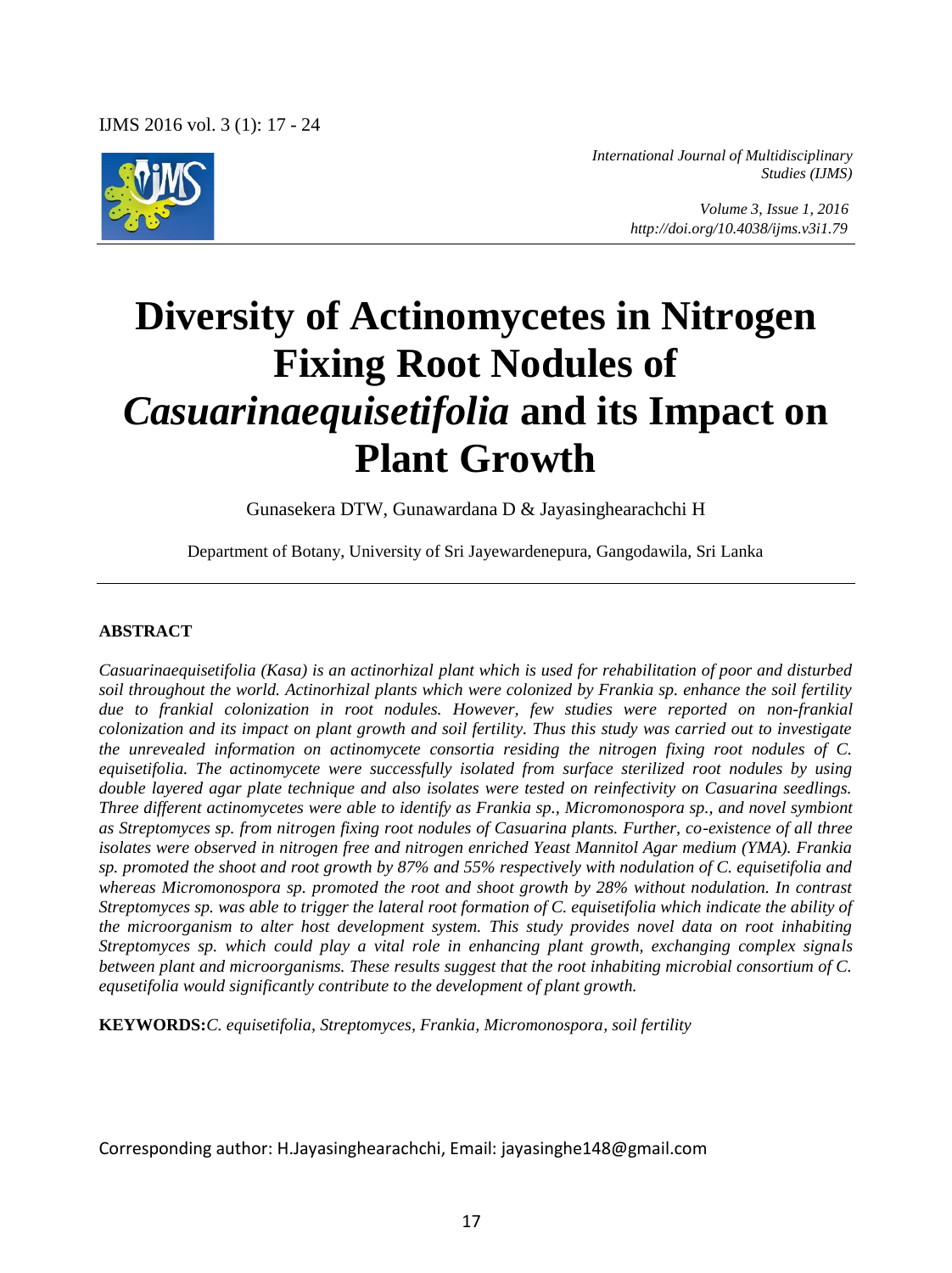## **1. INTRODUCTION**

C. equisetifolia is one of the most important actinorhizal plants which are used for the rehabilitation of infertile and disturbed soils to improve their stability and fertility. In addition, these plants have been frequently used in agroforestry, coastal protection and natural ecosystems.

Previous studies have reported that these actinorhizal plants mainly have a symbiotic association with Frankia sp.. Further, it has also been reported that Micromonospora sp. colonized in root nodules of C. equisetifolia (Valdes et al., 2005).

Several different non-frankiaactinomycetes were isolated from actinorhizal plants including Coriaria (Trujillo et al., 2005), Discaria (Solans et al., 2011), Alnuselaeagnus (Gtari et al., 2004). These associations have been assumed to play a vital role in both plant growth and soil quality (Echbab et al., 2004).

Solans et al., (2011) showed that Micromonospora sp., Streptomyces sp., Actinoplanes sp., enhanced the plant growth and nodulation frequency of Discariatrinervis.

Further, these actinomycetes produced three different phytohormones: indole-3-acetic acid (IAA), gibberellic acid (GA 3), and zeatin at higher levels than those produced by the symbiotic Frankia strain BCU110501 (Ghodhbane-Gtari and Tisa, 2014).

Little is known about non-frankiaactinomycetes and their associations with C. equisetifolia plants. Some of predicted roles of non-frankia associations are nitrogen fixation, helper bacteria hypothesis and plant hormone production, antagonism model.

Thus, it is essential to study about yet unrevealed information about microbial diversity and their beneficial roles on Casuarina plants.

The present study therefore was undertaken to investigate the microbial diversity in nitrogen fixing root nodules of *Casuarina* plants. Isolation and identification were based on morphological characteristics and microbial growth on synthetic media. Plant assays were also conducted to investigate the ability of isolates to form nitrogen fixing nodules and their effect on plant growth.

## **2. MATERIALS AND METHODS**

### **2.1. Collection and maintenance of plant material**

Casuarinaequisetifolia plants with nitrogen fixing root nodule were collected from plantation of National Forest Department, Rediyagama, Hambanthota.

### **2.2. Isolation and identification of nodule inhabiting actinomycetes**

#### **i. Surface sterilization of root nodules**

Approximately  $10 - 15$  active root nodules were collected and carefully washed them with running water. The washed nodules were surface sterilized by following a surface sterilization protocol described elsewhere with some modifications (Gomma*et al*., 2008). In brief, a mixture of 30%  $H_2O_2 + 70$ % ethanol (1: 1 ratio) was used for surface sterilization.

Each nodule was fragmented into individual lobes and placed them in the mixture of 30%  $H_2O_2$  + 70% ethanol (1: 1 ratio) for 20 minutes. Then lobes were transferred in to 1% sodium hypochlorite and kept them for 5 min. They were washed several times with sterile distilled water.

#### **ii. Isolation of actinomycetes**

The BAP medium and Yeast Mannitol Agar (YMA) were used to isolate actinomycetes (Vincent (1970). Double layered agar plate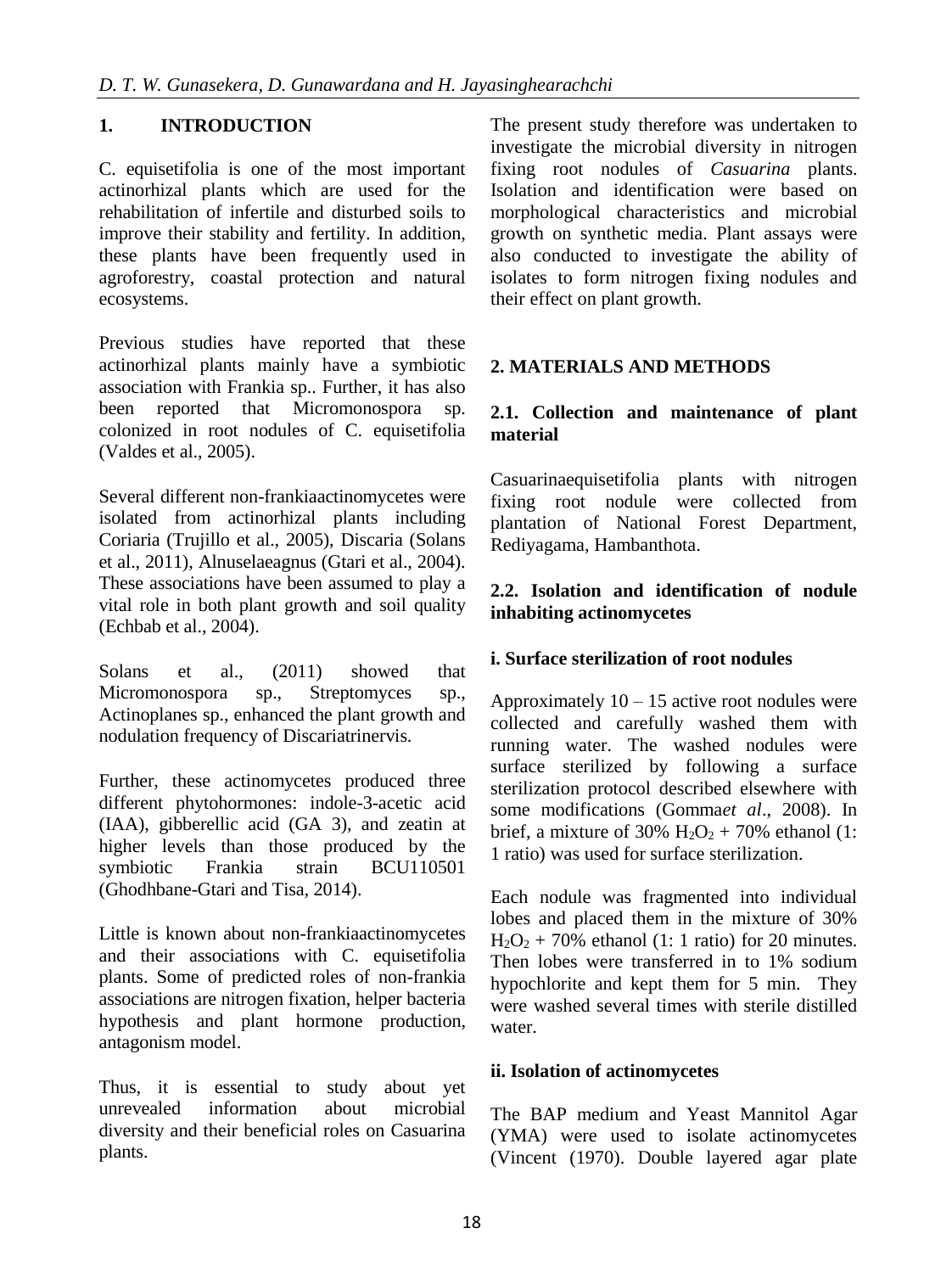technique was used for the isolation of actinomycetes from surfaced-sterilized root nodules (Diem *et al*., 1982).

Some surface sterilized lobes were directly placed on the bottom layer of the plates and then autoclaved 1.5% agar at around 45  $\rm{^0C}$  was poured on it.

In addition, macerated nodule suspension was also streaked on the surface of the bottom layer of the plates and covered it with 1.5% agar as described above. All the inoculated plates were incubated in a candle jar  $28 \pm 10^{\circ}$  until microbial growth.

## **iii. Identification of isolated actinomycetes**

Colonies were observed under light microscope (10x4) (Optika B-350, Japan). Filamentous cells of isolates and chains of spores of one isolate were observed under light microscope after staining them with  $1\%$  (w/v) lacto phenol cotton blue (10x40, 10x100).

## **iv. Determination of inhibitory growth of the isolates in a co-culture**

The YMA plates were divided in to three equal slots and isolated microorganisms were inoculated on divided slots separately. The plates were incubated at 28±1 °C. Growth of all isolates together was observed.All the isolated cultures were preserved in 70% glycerol stocks at -80 °C until use.

## **2.3. Plant assay**

Collected *Casuarina* sp.seeds from Hambanthota plantation were surface sterilized with 50 mL of 5% sodium hypochlorite (Chlorox) with 2 drops of Tween 80 for 5 min. Surface sterilized seeds were aseptically transferred on to sterile moist cotton wool and kept at 25 °C under dark condition until germination.

Four third volumes  $(3/4)$  of fifty milliliter culture tubes filled with quarter strength Hoagland solution were used for the plant assay.

Germinated seeds were first grown in quarter strength N-enriched Hoagland solution for two weeks and then two weeks old seedling were transferred to culture tubes filled with quarter strength N-free- Hoagland solution. Seedlings were inoculated (5%) separately with exponentially grown cultures of each isolate.

Three replicates were maintained in each treatment and all the treatments were arranged in a completely randomly design (CRD) in a green house. Plants were observed for nodule formation, root growth and lateral root formation. Root and shoot length of 2 ½ month old plants were recorded.

# **2.4. Statistical analysis**

Statistical analysis was carried out by using Mini Tab 16 software (version 16.2.4.0, minitab Ltd (UK), 2014).

# **3. RESULTS**

## **Isolation and identification of root inhabiting actinomycetes from nitrogen fixing root nodules.**

A good growth of three different actinomycetes was observed in double layered agar plates, which were incubated at 28  $^{\circ}$ C for 10-15 days. All isolates were found to be Gram positive and showed filamentous growth. One isolate showed or exhibited starfish shape white colonies on BAP medium (Figure 01: A).

Few isolates were found to develop orangepigmented colonies on YMA plates incubated at 28 °C after 1 week. Another type of actinomycete was observed in white with aerial mycelia and black pigmentation on YMA plates incubated at 28 °C after 2-5 days under microaerophilic conditions.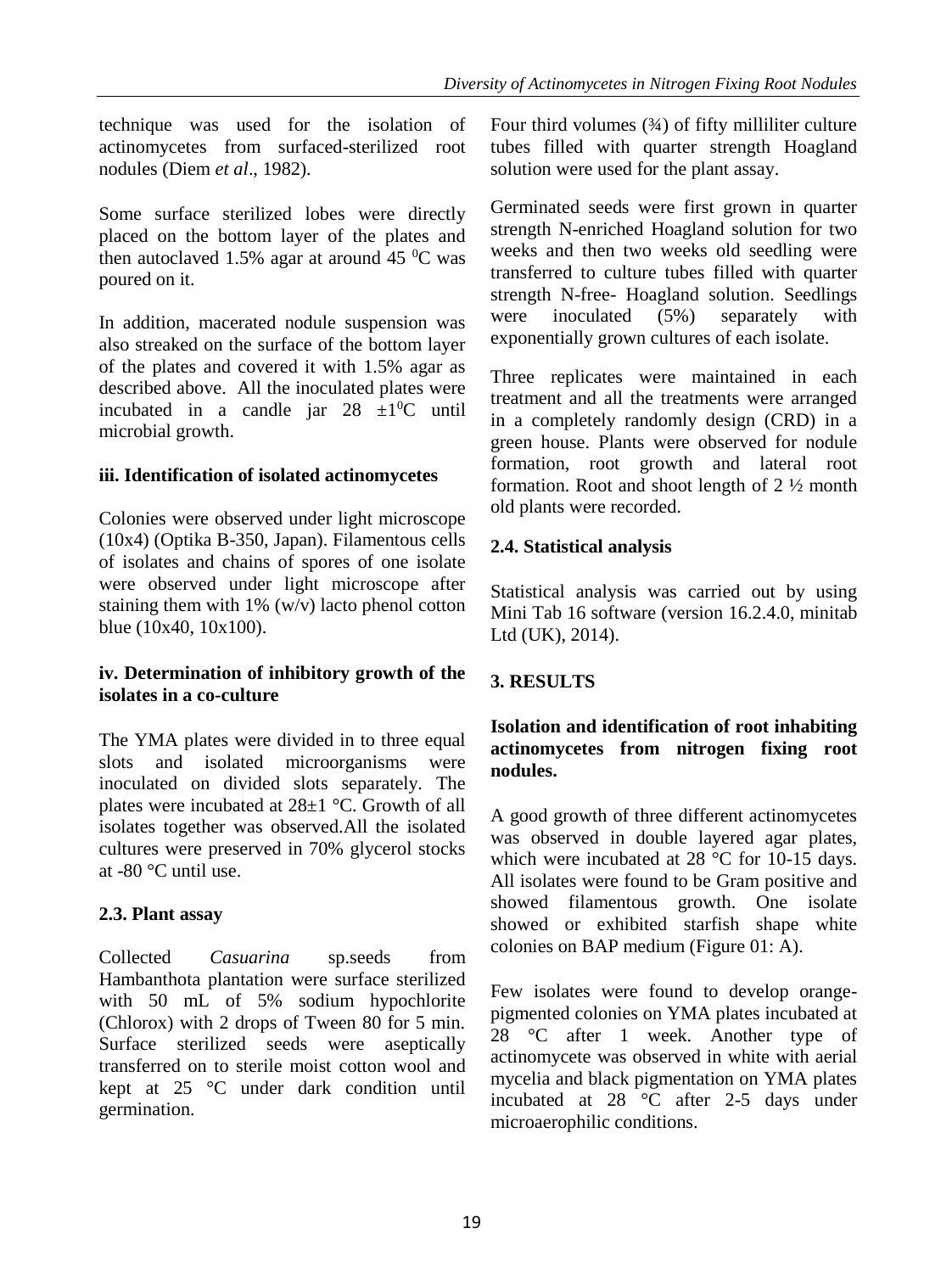Further showed a similar characteristic such as heaped, velvety looking colony characteristics to that of genus Streptomyces (Figure 2: A and B). Light microscopy was conducted to identify distinctive morphological characteristics of cells of three isolates when grown in synthetic media. *Frankia* sp. showed branched and septate hyphae with diazovesicles (Figure 01: B and C).

These diazovesicles were observed in *Frankia* sp. when it was grown in both solid and liquid medium of BAP, after incubation at 28 °C for 2 weeks. However, the density of diazovesicles was found to be high when it was grown inNfree liquid medium.

The observed orange color colonies showed branched, septate hyphae without forming any diazovesicles which is similar to that of genus *Micromonospora* (Figure 01: D).

Mycelia of *Streptomyces* sp. were found to be more abundant on surface of the YMA plates. Sporulation found to occur on aerial mycelia and chains of spores were produced after incubation under microaerophilic conditions at  $28<sup>0</sup>C$  for 5 days in YMA.

Growth rate of *Streptomyces* sp. were found to be high when it compared to those of, *Frankia sp.* and *Micromonospora* sp. which were grown in liquid medium of YMA incubated at 28 °C for 5 days.

Dry cell weight of *Frankia* sp. was found to be low out of three isolates in N-enriched the medium. *Frankia* sp. showed the lowest growth rate while *Streptomyces* sp. showed the highest growth rate in Yeast Mannitol broth (Table 01).

Similar growth patterns of isolates were observed in N-free liquid yeast mannitol broth. The ability of the isolate to grow in the presence of different cadmium concentrations (within the range of 0-10 mg/L) incorporate yeast mannitol broth was used to differentiate different isolates in terms of their tolerance limits to cadmium.



**Figure 1**. (A-C): Microscopic features of *Frankia* sp. and *Micromonospora* sp. isolated from surface sterilized root nodules of *C. equisetifolia.* A) *Frankia* sp. colony on BAP solid medium. B and C) *Frankia* diazovesicles on septate mycelia (marked with arrows in orange) and D) diazovesicles of (marked with purple arrow)*Micromonospora* sp.

Ability of formation of nodules by three isolates was studied in a plant assay. Nodulation was observed only in*Frankia* sp. treated seedlings. *Streptomyces* sp. treated seedlings showed increased level of lateral root formation when compared to that of other untreated seedlings.

Plant growth promoting activities of each isolates were determined by measuring the shoot/root length and height of seedlings. The data was shown in the Table 01.In current study, the seedlings which were treated with *Frankiasp.* showed the highest root  $(12.4 \pm 0.80)$ cm) and shoot length  $(19.3 \pm 1.06 \text{ cm})$  when compared to those of other treated and control seedlings. Data showed that along with different treatments, the plant shoot and root growth increased significantly (P<0.005).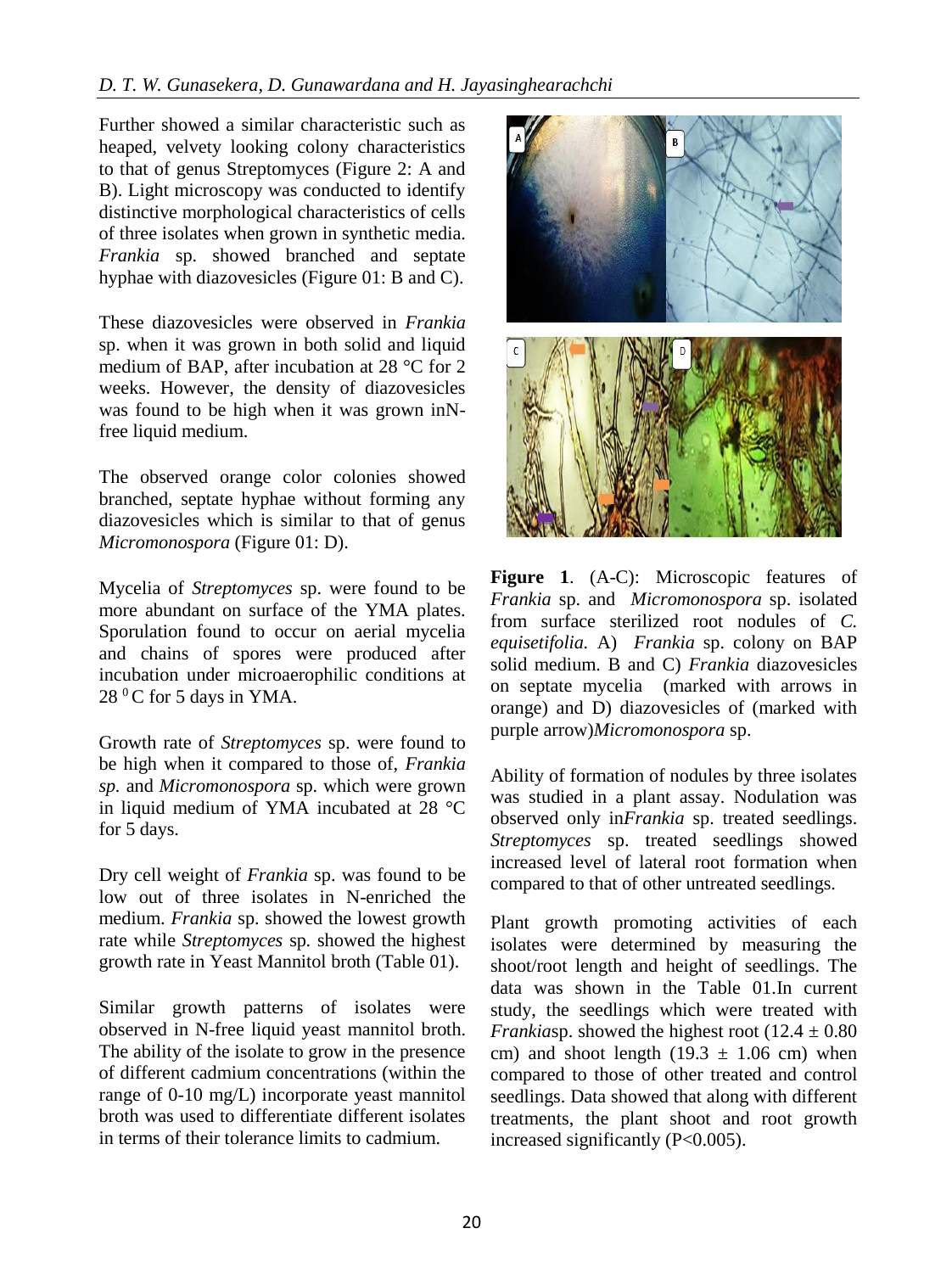

**Figure 2.**(A-B): Light microscopic view of morphological characteristics of *Streptomyces* sp. isolated from surface sterilized root nodules of *C. equisetifolia.*A) Growth of *Streptomyces* sp. on YMA plate. B) Spore chains of *Streptomyces* sp. on YMA plate (White arrowsspore chains)

**Table 1.**Effect of isolated actinomycetes on growth of shoot and roots of *Casuarinaequisetifolia*seedlingsgrown in Hoagland's solution

|                       | <b>Shoot</b>    | Root length     |
|-----------------------|-----------------|-----------------|
| <b>Treatment</b>      | length (cm)     | (cm)            |
|                       | $Mean \pm SE$   | $Mean \pm SE$   |
| Control               | $10.3 \pm 1.02$ | $8.0 \pm 0.96$  |
| <b>Frankia</b>        | $19.3 \pm 1.06$ | $12.4 \pm 0.80$ |
| <b>Micromonospora</b> | $13.1 \pm 0.99$ | $10.1 \pm 0.94$ |
| <b>Streptomyces</b>   | $10.3 \pm 1.67$ | $9.5 \pm 1.50$  |

**SE- Standard Error**

Seedlings which were treated with *Frankia* sp. showed highest root and shoot elongation and *Streptomyces* sp. inoculated seedling showed the triggering effect of lateral root formation (Figure 3:C).

Co-existence activity was observed in triple and dual co-cultures of *Frankia* sp. with *Streptomyces* sp., *Micromonospora*sp. with *Streptomyces* sp. and *Frankia* sp., *Micromonospora* sp. and *Streptomyces* sp. respectively in YMA media. Inhibition zones were not observed in any of the plates.



**Figure 3.** A and B) Nodule primodia of seedling treated with *Frankia* sp.arrows in red) C) Triggering effect of *Streptomyces* sp. on *Casuarina* seedlings (F-*Frankia* sp., M-*Micromonospora* sp., S- *Streptomyces* sp.

#### **4. DISCUSSION**

All three of isolates were Gram positive and showed filamentous growth which is one of major characteristics of Actinomycetales. *Frankia* sp. showed white star shape colony with septate, branched mycelia with diazovesicles on BAP solid medium plates. The vesicles are the most definitive structure of characterizing the Frankia genus (Benson and Silvester, 1993). Vesicles are normally initiated only in the presence of a nitrogen free medium or during growth on certain nitrogen sources, such as some amino acids, that cannot be degraded to simpler form, ammonia (Zhogze*et*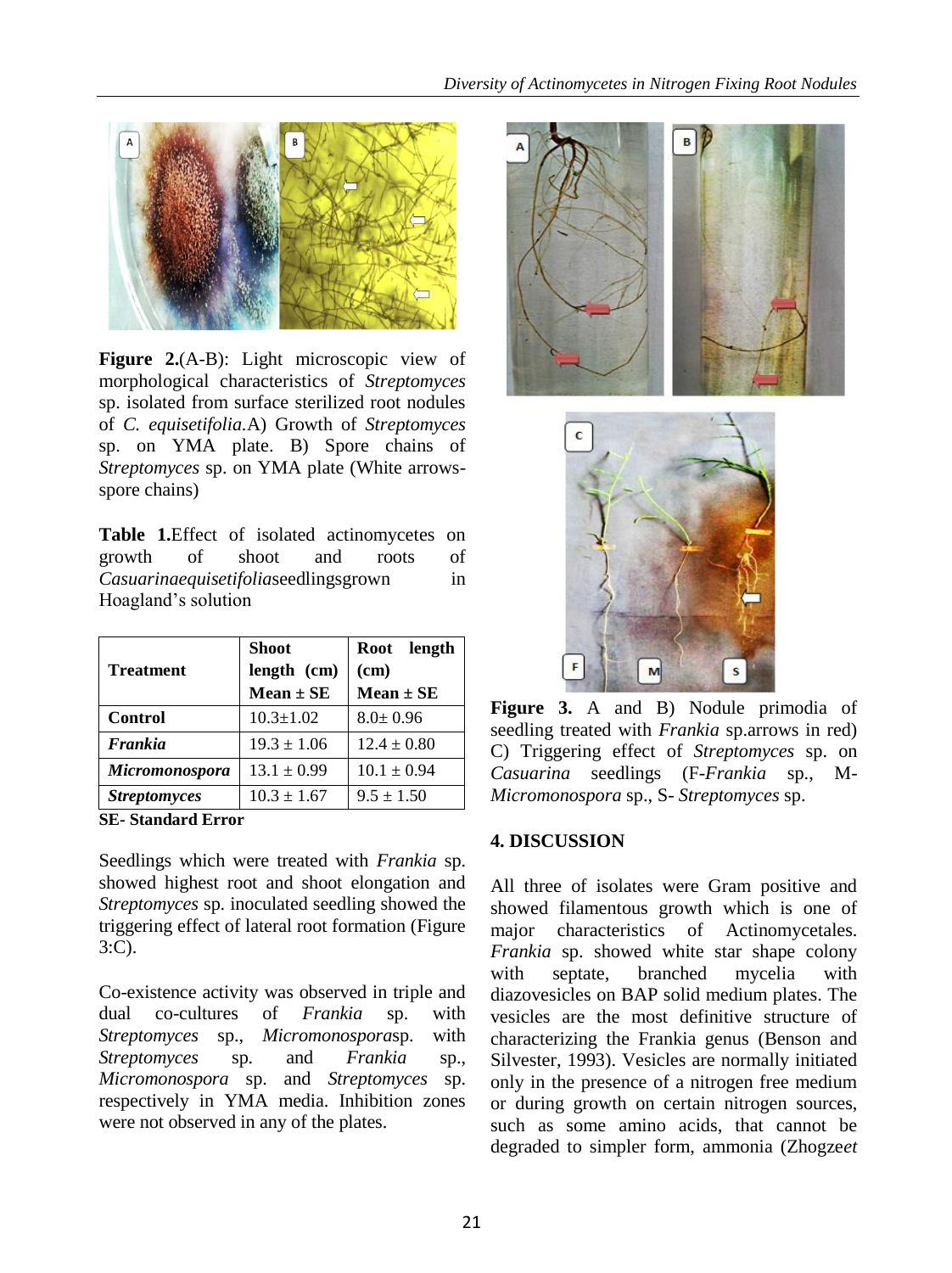*al*., 1986). The vesicles initially develop as terminal swellings on hyphae or on short side branches. In this study considerable amount of vesicles which were formed in short side branches were observed in growth in BAP solid and liquid media.

As reported by Carro*et al*, (2013) some isolates developed orange colonies which are resembled to the typical characteristic of *Micromonosporaceae.* Similar results were observed in this study with raised orange colonies on YMA solid and Yeast Mannitol broth. *Micromonospora* sp. showed branched, septate, hyphae without diazovesicles. Colonies of *Streptomyces* sp. showed chalky, heaped folded with aerial and substrate mycelia on YMA medium.

The reasonable explanation for the slow growth of *Frankia* sp. is their generation time has reported as 15 h or more according to the study Benson and Silvester, (1993). Kawamoto *et al.*, (2014) have shown that *Micromonospora* sp. has doubling time as 7-8 h and it was as 4-6 h for *Streptomyces* sp. In present study high number of vesicles was observed in nitrogen free media as compared to that of in nitrogen enriched medium. The explanation for this result can be supported with facts of the study carried by Zhogze*et al.*, (1986), removal of  $NH_4$ <sup>+</sup> from the culture medium resulted in vesicle differentiation. The growth rate under atmospheric  $N_2$  and medium supplied carbon source going to lengthen it's doubling time for 24 h. It has been reported by Murry*et al.*, (1984) that when nitrogen was withdrawn from medium growth of the mycelium arrested and initiated vesicle differentiation.

Seedlings which were treated with *Frankia* sp. showed the nodule formation ability out of three isolates. Further, the plants which were treated with *Frankia* sp. showed the highest shoot and root development. In contrast seedlings, which were treated with *Streptomyces* sp. showed the increased lateral root formation than that of other plants. This study was first reported on *Streptomyces* sp. colonization on nitrogen fixing root nodules of *Casuarinaequisetifolia*where *Frankia*sp*.* and *Micromonospora*sp. are alreadyknown as inhabiting actinomycetes in nitrogen fixing root nodules.

This tripartite symbiosis could be revealing a new path on *Casuarina* plant growth. Echbab*et al*., 2004 shown that the *C. cunninghamiana* plant growth promotion according to three hypotheses as an increase in phyto-hormones responsible for root length enhancement, Development of mycorrhizea, synergistic effect on *Frankia* growth. Diagne*et al*., 2013 shown that *Casuarina* plant roots colonized with endo /arbuscular (AMF) and ectomycorrhizzea (ECM) which increase the nutrient absorption capacity via their extensively distributed network of hyphae. Further they have shown that both AMF and ECM increase the plant resistance to diseases by forming external barrier and restrict the entering of the pathogen on to the plant, and alsoconfer resistance to drought condition. Previous studies have reported that inoculation with *Frankia* increase  $N_2$  fixation by 15-80%, ectomycorrhizal colonization by 10-70% and endomycorrhizal colonization by 10-50% with EMF. *Micromonospora*sp. able to synthesize secondary metabolites that able to inhibit the growth of pathogens like *Pythium* and *Phytophthora*(Diagne*et al*., 2013). This emphasize that the importance of these root colonized actinomycetes on the growth and promotion.

The synergistic effect was shown by all two and triple cultures *in vivo*. Inhibition zones were not observed in co-cultures, even with well-known antibiotic producing bacteria *Streptomyces* sp.. This result emphasized that there is a synergistic growth or no inhibition within isolated actinomycetes consortia. Similar results have been reported by Solans*et al.*, (2011) that *Ochetophilatrinervi* plants, an actinorhizal plant inoculated with *Frankia* sp. showed high growth rate and length when plants were treated with *Streptomyces* sp. than control.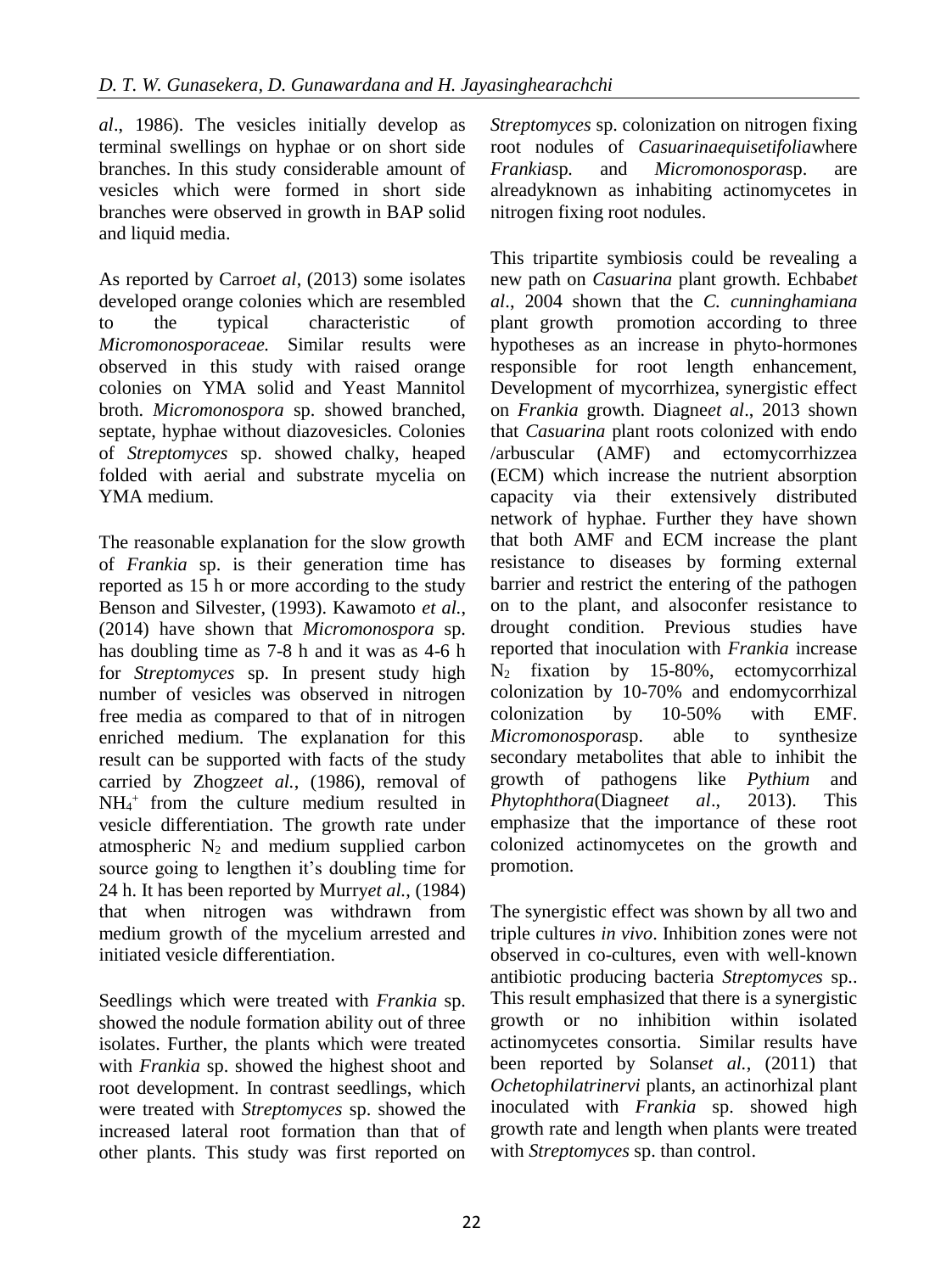It can be concluded from this study that actinomycetes consortia residing the nitrogen fixing root nodules of *C. equsetifolia* able to play a vital role in enhance the plant growth and soil fertility. Further study on effect of different pH values, water holding capacity, acidity, and salinity on growth of isolated actinomycetes will improve the usage of *Casuarina* plant in agroforestry.

# **ACKNOWLEDGEMENT**

This investigation was supported by Academic and non-academic staff of Department of Botany, University of Sri Jayewardenepura and National Forest Department, Hambantotha.

## **REFERENCES**

BENSON DR& SIVESTER WB. Biology of Frankia strains, Actinomycetesymbionts of actinorhizal plants. American Society for Microbiology. 1993;57:293-319.

CARRO L& PUJIC P.*Micromonospora* is a normal occupant of actinorhizal nodules. Journal of bioscience*.*2013;38(4):685-693.

DIAGNE N, DIOUF D, SVISTOONOFF S, KANE A, NOBA K, FRANCHE C, BOGUSZ D & DUPONNOIS R. Casuarina in Africa: Distribution, role and importance of arbuscularmycorrhizal, ectomycorrhizal fungi and *Frankia* on plant development. J. of Environmental Mgt. 2013: 128:204-209.

DIEM HG, GAUTHIER D& DOMMERGUES YR. Isolation of *Frankia* from nodules of *Casuarinaequisetifolia.* Can. J. Microbiology. 1982;28:526-530.

ECHBAB H, PRIN Y, DUCOUSSO M, NOURISSIER-MOUNTOU S, LAHLOU H& ARAHO M.Helper bacteria associated with *Casuarinacunninghamiana*-Frankia symbiosis: selection of isolates for their effects on plant growth in axenic conditions,

ActaBotanicaGallica: Botany Letters. 2004;151:429-440.

GTARI M, BRUSETTI L & SKANDER G.Isolation of *Elaeagnus*-compatible *Frankia*from soils collected in Tunisia. FEMS Microbiology Letters. 2004; 234(2):349–355.

GHODHBANE-GTARI F & TISA LS.Ecology and Physiology of Non- *Frankia*Actinobacteria from Actinorhizal Plants. Plasticity in Plant-Growth-Promoting and Phytopathogenic Bacteria. 2004;p,27-37.

MURRY MA, FONTAINE MS & TORREY JG. Growth kinetics and nitrogenase induction in *Frankia* sp. HFPArI 3 grown in batch culture. Development in plant and soil sciences. 1984;12:61-78.

SOLANS M, VOBIS G, CASSSAN F, LUMA V & WALL L. Production of phytohormones by root-associated saprophytic actinomycetes isolated from the actinorhizal plant *Ochetophilatrinervis*. World Journal of Microbial Biotechnology. 2011;27:2195-2202.

TRUJILLO ME, KROPPENSTEDT RM, SUHUMANN P, CARRO L & EUSTOQUIO M. *Micromonosporacoriariae* sp. nov., isolated from root nodules of *Coriariamyrtifolia*. International Journal of Systematic and Evolutionary Microbiology. 2005;56: 2381– 2385.

VALDES M, PEREZ N, SANTOS EP, MELLADO J, CABRIALS J, NORMAND P& HIRCH AM. Non-*Frankia*actinomycetes isolated from surface sterilized roots of *Casuarinaequisetifolia*. Applied and Environmental Microbiology.2005;71:460-466.

VINCENT JM. The cultivation, isolation and maintenanceof rhizobia: in manual for the practical study of root nodules bacteria. Oxford scientific. 1970;pp1-13.